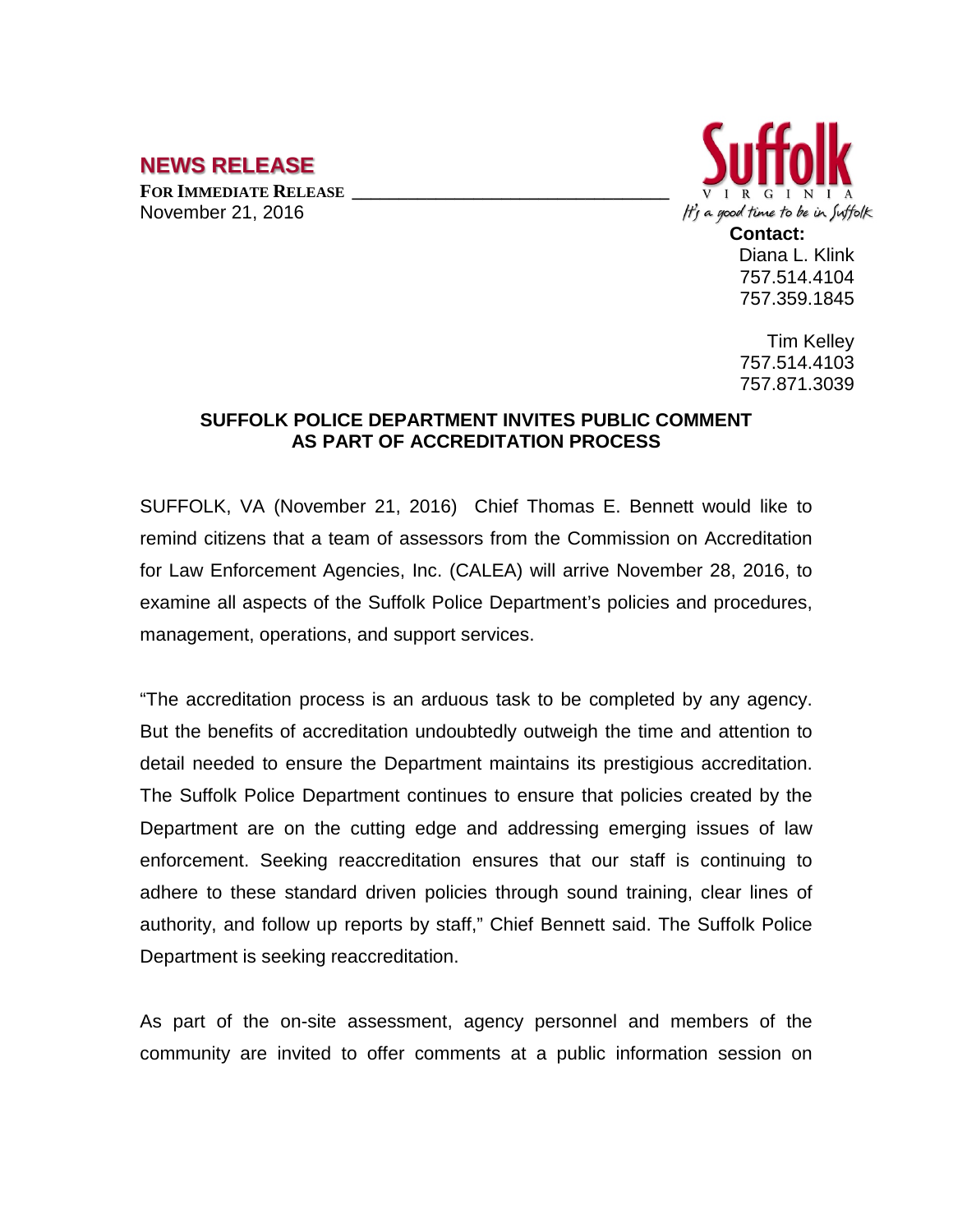Monday, November 28, 2016, at 6:00 p.m. The session will be conducted in the City Council Chamber at City Hall, 442 W. Washington Street, Suffolk, VA 23434. If, for some reason, an individual cannot speak at the public information session, but would still like to provide comments to the assessment team, he or she may do so by telephone. The public may call 757-514-4223 on Tuesday, November 29, 2016, between the hours of 2:00 p.m. and 4:00 p.m. Comments will be taken by the assessment team.

Telephone comments, as well as appearances at the public information session, are limited to ten (10) minutes and must address the agency's ability to comply with CALEA's standards. A copy of the standards is available at the Suffolk Police Department. To view these standards, contact Officer S. Koziana at (757) 514-7959.

Persons wishing to submit written comments about the Suffolk Police Department's ability to comply with the standards for accreditation may send them to the Commission on Accreditation for Law Enforcement Agencies, Inc., by mailing them to the Field Operations Division at 13575 Heathcote Boulevard, Suite 320, Gainesville, Virginia 20155, or email [calea@calea.org.](mailto:calea@calea.org)

The Suffolk Police Department must comply with approximately one hundred and eighty-eight standards which, in turn, contain over three hundred bulleted substandards in order to gain accredited status.

The CALEA Accreditation Manager for the Suffolk Police Department is Officer S. Koziana. The assessment team is comprised of public safety practitioners from similar, but out of state agencies. The assessors will review written materials, interview individuals, and visit Officers and other locations where compliance can be witnessed.

The assessors are Major Stephen Seefchak and Ms. Laura Saunders.